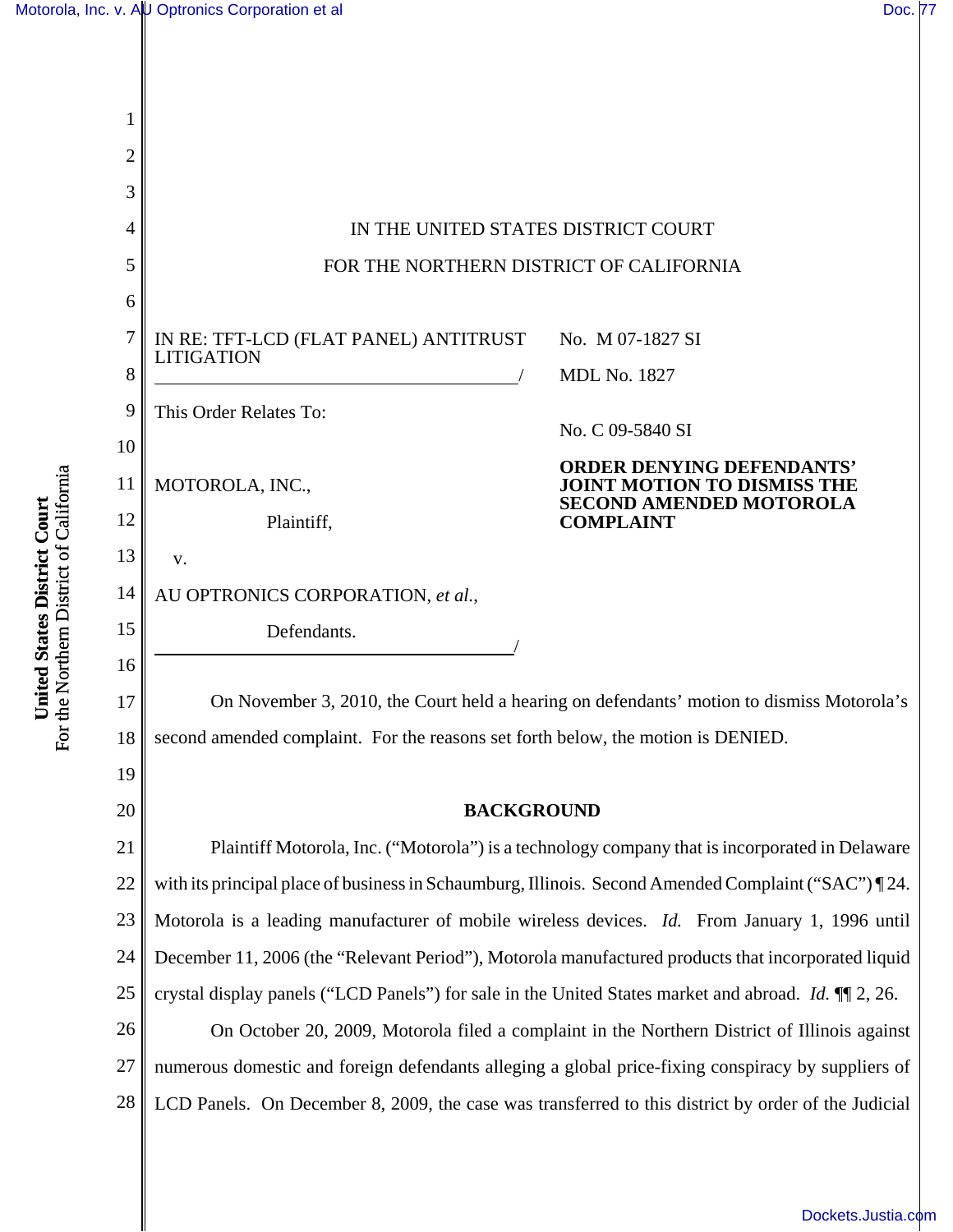For the Northern District of California For the Northern District of California United States District Court **United States District Court**

1 2 3 Panel on Multidistrict Litigation and, pursuant to this Court's July 3, 2007 Pretrial Order #1, was deemed related to MDL No. 1827 (M 07-1827). Motorola filed an amended complaint on January 29, 2010.

4 5 6 7 8 9 On February 23, 2010, defendants filed a joint motion to dismiss the amended complaint under Federal Rules of Civil Procedure 12(b)(1) and 12(b)(6). Among other things, defendants argued that the Court lacked subject matter jurisdiction under the Foreign Trade Antitrust Improvements Act ("FTAIA") to the extent that Motorola's antitrust claims were based on injury suffered outside of the United States. On June 28, 2010, the Court granted defendants' motion to dismiss under the FTAIA. June 28, 2010 Order at 10.

10 11 12 13 14 15 16 17 18 19 20 21 On July 23, 2010, Motorola filed a second amended complaint ("SAC"), which included a number of new allegations. The SAC alleges that defendants and their co-conspirators "conspired with the purpose and effect of fixing, raising, stabilizing, and maintaining prices for LCD Panels." *Id.* ¶ 2. Motorola alleges that senior executives of the defendants instructed subordinates in the United States to communicate with employees of their competitors to exchange pricing and other competitive information to be used in fixing prices for LCD Panels sold to U.S. companies. *Id.* Motorola alleges that "[a]t least seven LCD Panel manufacturers have admitted in criminal proceedings to participating in this conspiracy and conducting illegal price-fixing operations in the United States," including defendants LG Display Co. Ltd., Sharp Corporation, Chunghwa Picture Tubes, Ltd., Epson Imaging Devices Corporation, Chi Mei Optoelectronics Corporation and HannStar Display Corporation. *Id.* ¶ 7. Motorola further alleges that defendants Sharp and Epson specifically identified Motorola as a customer which was overcharged for LCD Panels. *Id.* ¶ 8.

22 23 24 25 26 27 28 Motorola alleges that it was an intended victim of the price-fixing conspiracy and that the conspiracy was carried out, in part, in the United States. Motorola alleges that "[d]efendants and their co-conspirators, using their U.S. affiliates, salespeople, and contacts entered into supply agreements with Motorola in Illinois to sell Motorola LCD Panels at unlawfully inflated prices." *Id.* ¶ 4. "During and after the [Relevant Period], procurement teams at Motorola based in the U.S. negotiated the prices, conditions, and quantities that governed all Motorola purchases of LCD Panels around the world for inclusion in Motorola devices." *Id.* ¶ 129. Motorola alleges that its U.S. procurement teams negotiated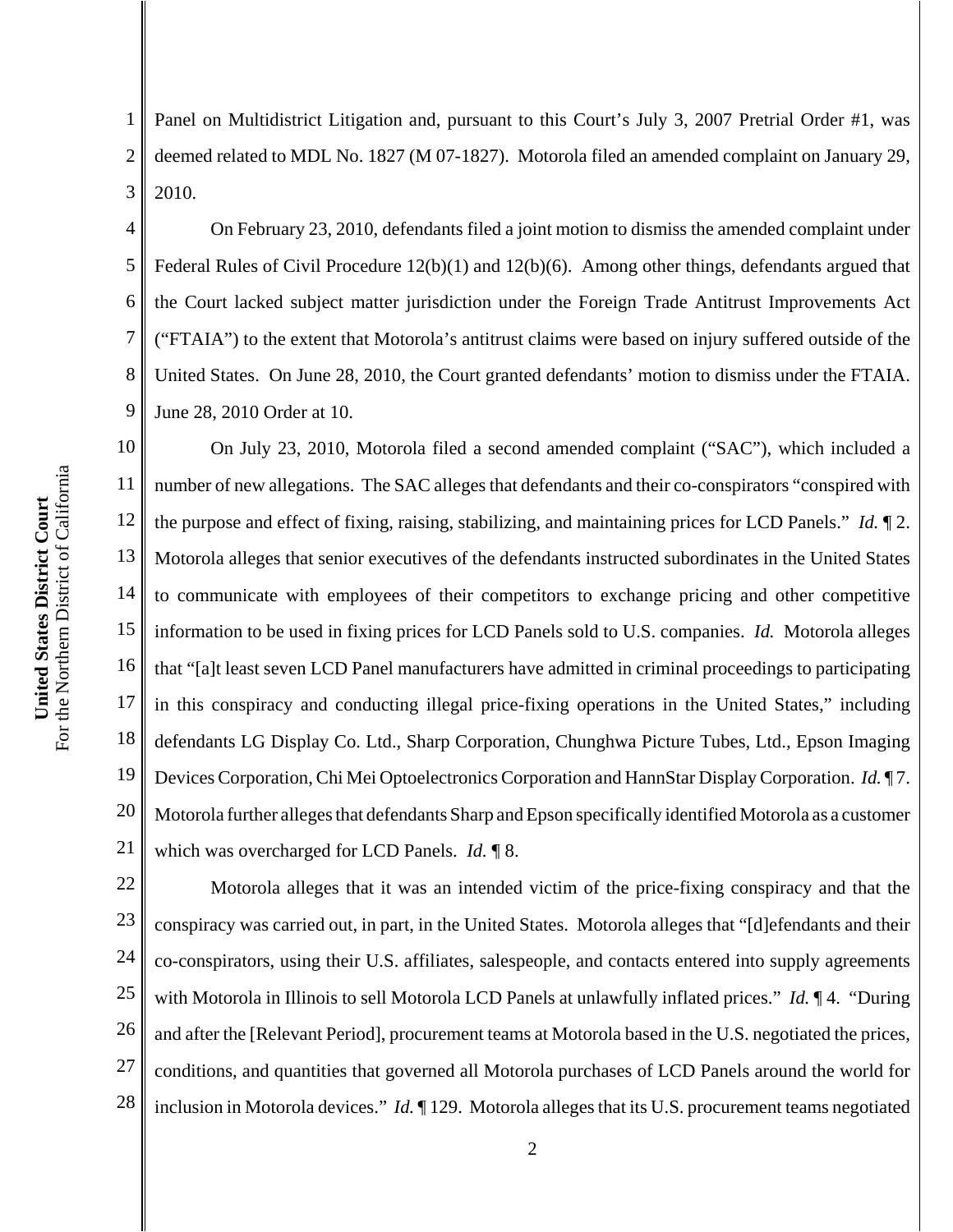15

16

17

1 2 3 4 5 6 7 8 9 10 each LCD Panel purchase with defendants through a process that involved developing requests and preliminary specifications in collaboration with U.S. representatives for defendants and the final negotiation of the terms of purchase for LCD Panels. *Id.* ¶ 130. Motorola alleges that the prices set through this domestic negotiation process "directly and immediately impacted Motorola's business plans, including its most basic business choices involving the production, pricing, and sales of its own products." *Id.* ¶ 132. After the price for LCD Panels was set, Motorola's supply chain organization (also based in Illinois) used an automatic scheduling process to determine the quantity requirements for it and its subsidiaries. *Id.* ¶ 133. This process was entirely directed by Motorola from the U.S., and "[t]he foreign affiliates issued purchase orders at the price and quantity determined by Motorola in the United States." *Id.*

11 12 13 14 Motorola seeks treble damages and injunctive relief under Section 1 of the Sherman Act. Motorola also seeks relief under the antitrust laws of Illinois, the state in which it maintains its principal place of business. Finally, Motorola asserts individual claims for breach of contract and unjust enrichment against Sharp, Epson, Toshiba, Samsung and AU Optronics.

## **LEGAL STANDARDS**

# **I. Federal Rule of Civil Procedure 12(b)(1)**

18 19 20 21 22 23 24 25 26 27 Federal Rule of Civil Procedure 12(b)(1) allows a party to challenge a federal court's jurisdiction over the subject matter of the complaint. As the party invoking the jurisdiction of the federal court, the plaintiff bears the burden of establishing that the court has the requisite subject matter jurisdiction to grant the relief requested. *See Kokkonen v. Guardian Life Ins. Co. of America*, 511 U.S. 375, 377 (1994). A complaint will be dismissed if, looking at the complaint as a whole, it appears to lack federal jurisdiction either "facially" or "factually." *Thornhill Publishing Co., Inc. v. General Tel. & Elecs. Corp.*, 594 F.2d 730, 733 (9th Cir. 1979). In evaluating a facial attack to jurisdiction, the court must accept the factual allegations in plaintiff's complaint as true. *See Miranda v. Reno*, 238 F.3d 1156, 1157 n.1 (9th Cir. 2001). In evaluating a factual attack, the court may consider extrinsic evidence. *See Roberts v. Corrothers*, 812 F.2d 1173, 1177 (9th Cir. 1987).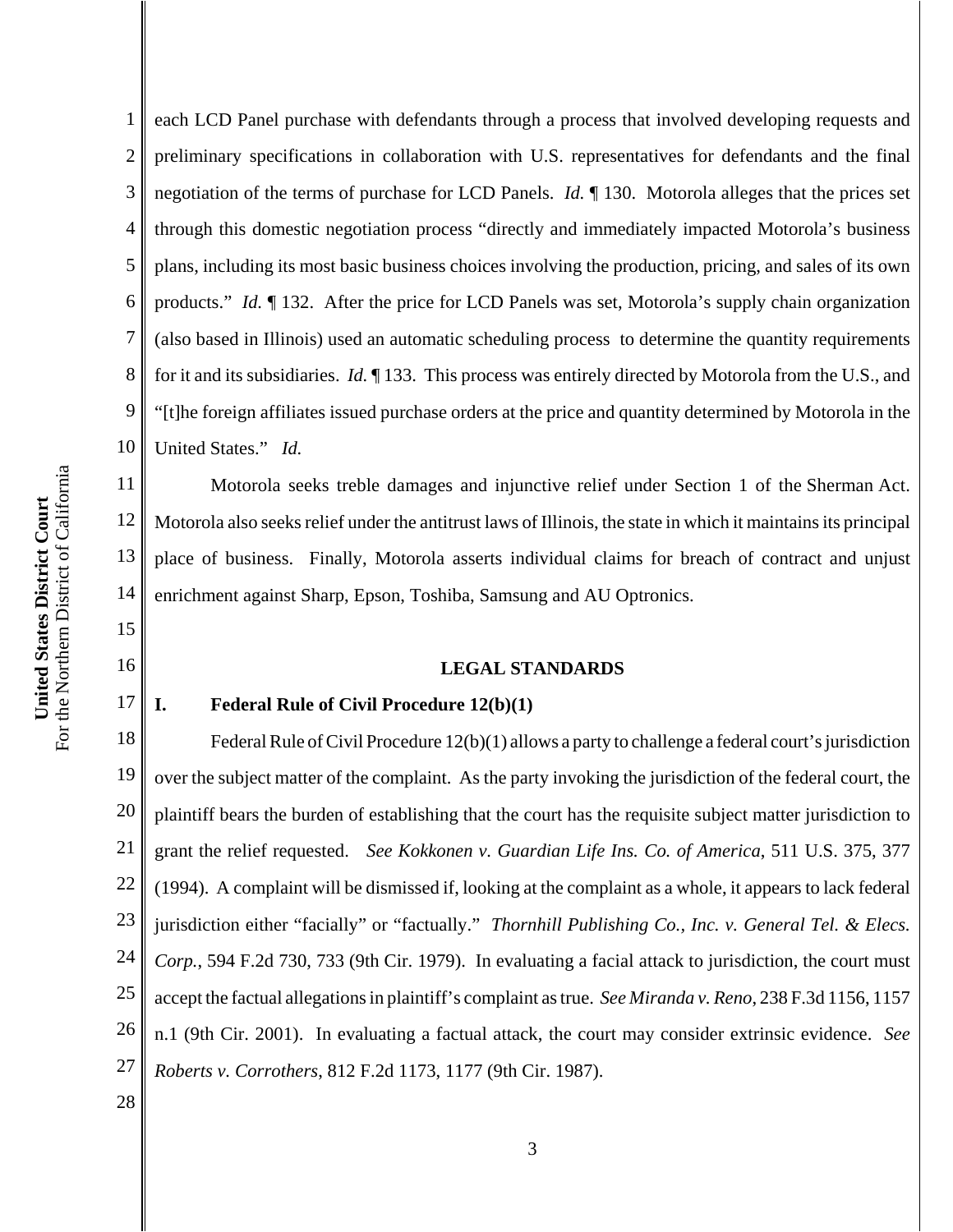2

1

#### **II. Federal Rule of Civil Procedure 12(b)(6)**

3 4 5 6 7 8 9 Under Federal Rule of Civil Procedure 12(b)(6), a district court must dismiss a complaint if it fails to state a claim upon which relief can be granted. To survive a Rule 12(b)(6) motion to dismiss, the plaintiff must allege "enough facts to state a claim to relief that is plausible on its face." *Bell Atl. Corp. v. Twombly*, 550 U.S. 544, 570 (2007). This "facial plausibility" standard requires the plaintiff to allege facts that add up to "more than a sheer possibility that a defendant has acted unlawfully." *Ashcroft v. Iqbal*, 129 S. Ct. 1937, 1949 (2009). While courts do not require "heightened fact pleading of specifics," a plaintiff must allege facts sufficient to "raise a right to relief above the speculative level." *Twombly*, 550 U.S. at 555, 570.

10 11 12 13 14 15 In deciding whether the plaintiff has stated a claim upon which relief can be granted, the court must assume that the plaintiff's allegations are true and must draw all reasonable inferences in the plaintiff's favor. *See Usher v. City of Los Angeles*, 828 F.2d 556, 561 (9th Cir. 1987). However, the court is not required to accept as true "allegations that are merely conclusory, unwarranted deductions of fact, or unreasonable inferences." *In re Gilead Sciences Sec. Litig*., 536 F.3d 1049, 1055 (9th Cir. 2008).

16 17 18 19 20 If the court dismisses the complaint, it must then decide whether to grant leave to amend. The Ninth Circuit has "repeatedly held that a district court should grant leave to amend even if no request to amend the pleading was made, unless it determines that the pleading could not possibly be cured by the allegation of other facts." *Lopez v. Smith*, 203 F.3d 1122, 1130 (9th Cir. 2000) (citations and internal quotation marks omitted).

#### **DISCUSSION**

22 23

21

## **I. Foreign Trade Antitrust Improvements Act (15 U.S.C. § 6a)**

24 25 26 27 28 Defendants argue that the Court lacks subject matter jurisdiction over certain of Motorola's federal antitrust claims under the Foreign Trade Antitrust Improvements Act, 15 U.S.C. § 6a ("FTAIA"), which amends the Sherman Act and "excludes from [its] reach much anti-competitive conduct that causes only foreign injury." *F. Hoffman-LaRoche*, *Ltd. v. Empagran S.A. (Empagran I)*, 542 U.S. 155, 158 (2004). The SAC alleges three types of purchases: (1) purchases that were delivered directly to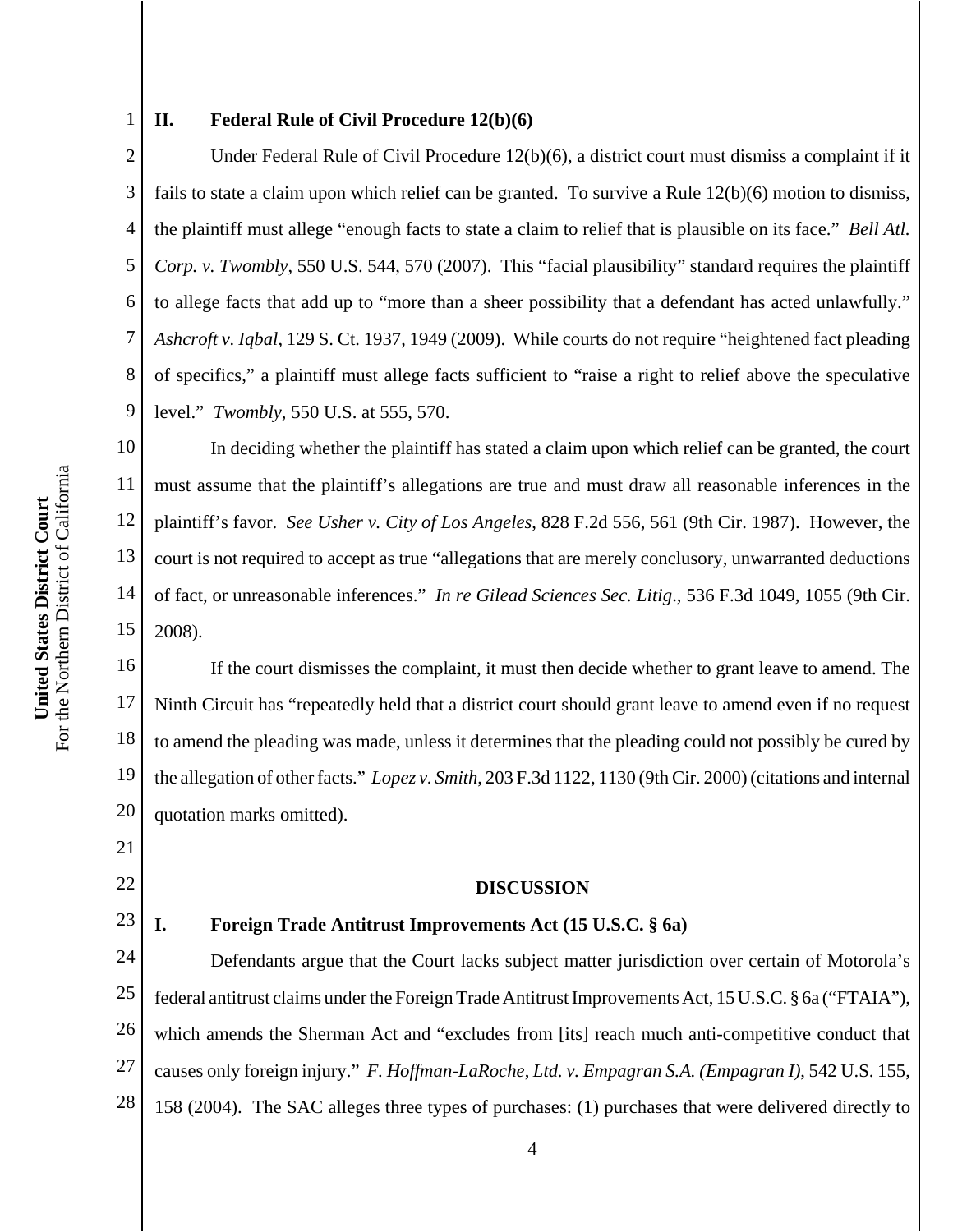15

16

17

18

1 2 3 4 5 6 Motorola facilities in the United States and were sold to United States customers; (2) purchases that were delivered to Motorola's foreign manufacturing facilities for importation to the United States; and (3) purchases that were delivered to Motorola's foreign facilities for manufacture and sale in foreign markets. SAC ¶¶ 166-68. Defendants argue that the court lacks jurisdiction under the FTAIA over the latter two categories of purchases and that the SAC simply re-pleads allegations that the Court has already rejected. Motion at 15-17, 20.

7 8 9 10 11 12 13 14 The FTAIA establishes a general rule that the Sherman Act "shall not apply to conduct involving trade or commerce (other than import trade or import commerce) with foreign nations." 15 U.S.C. § 6a. The FTAIA then "provides an exception to this general rule, making the Sherman Act applicable if foreign conduct '(1) has a 'direct, substantial, and reasonably foreseeable effect' on domestic commerce, and (2) 'such effect gives rise to a [Sherman Act] claim.''" *In re Dynamic Random Access Memory (DRAM) Antitrust Litig.*, 546 F.3d 981, 985 (9th Cir. 2008) (quoting *Empagran I* and 15 U.S.C. § 6a). This is known as the "domestic injury exception" of the FTAIA. *Id*. The Supreme Court has stated:

This technical language initially lays down a general rule placing *all* (nonimport) activity involving foreign commerce outside the Sherman Act's reach. It then brings such conduct back within the Sherman Act's reach *provided that* the conduct *both* (1) sufficiently affects American commerce, *i.e.*, it has a "direct, substantial, and reasonably foreseeable effect" on American domestic, import or (certain) export commerce, *and* (2) has an effect of a kind that antitrust law considers harmful, *i.e.*, the "effect" must "giv[e] rise to a [Sherman Act] claim."

19 20 21 22 23 24 25 26 27 28 *Empagran I*, 542 U.S. at 162 (quoting 15 U.S.C. § 6a, emphasis in original). In order to establish that a domestic effect "gives rise to" a Sherman Act claim, the complaint must allege facts sufficient to show that the domestic effects proximately caused the plaintiff's foreign injury. *DRAM*, 546 F.3d at 987-88. Defendants argue that — as to any purchase that occurred outside the United States — Motorola has not alleged sufficient facts to establish that its foreign injury and the injury of its foreign affiliates (paying higher prices abroad) was proximately caused by any domestic effect of the alleged conspiracy. Motion at 20-23. Defendants argue that it is insufficient to allege that Motorola "directed that purchases be made abroad by its foreign affiliates and third-party EMS providers." *Id.* at 21. As a result, defendants contend that Motorola has failed to allege sufficient facts to bring its foreign antitrust claims within the domestic injury exception to the FTAIA.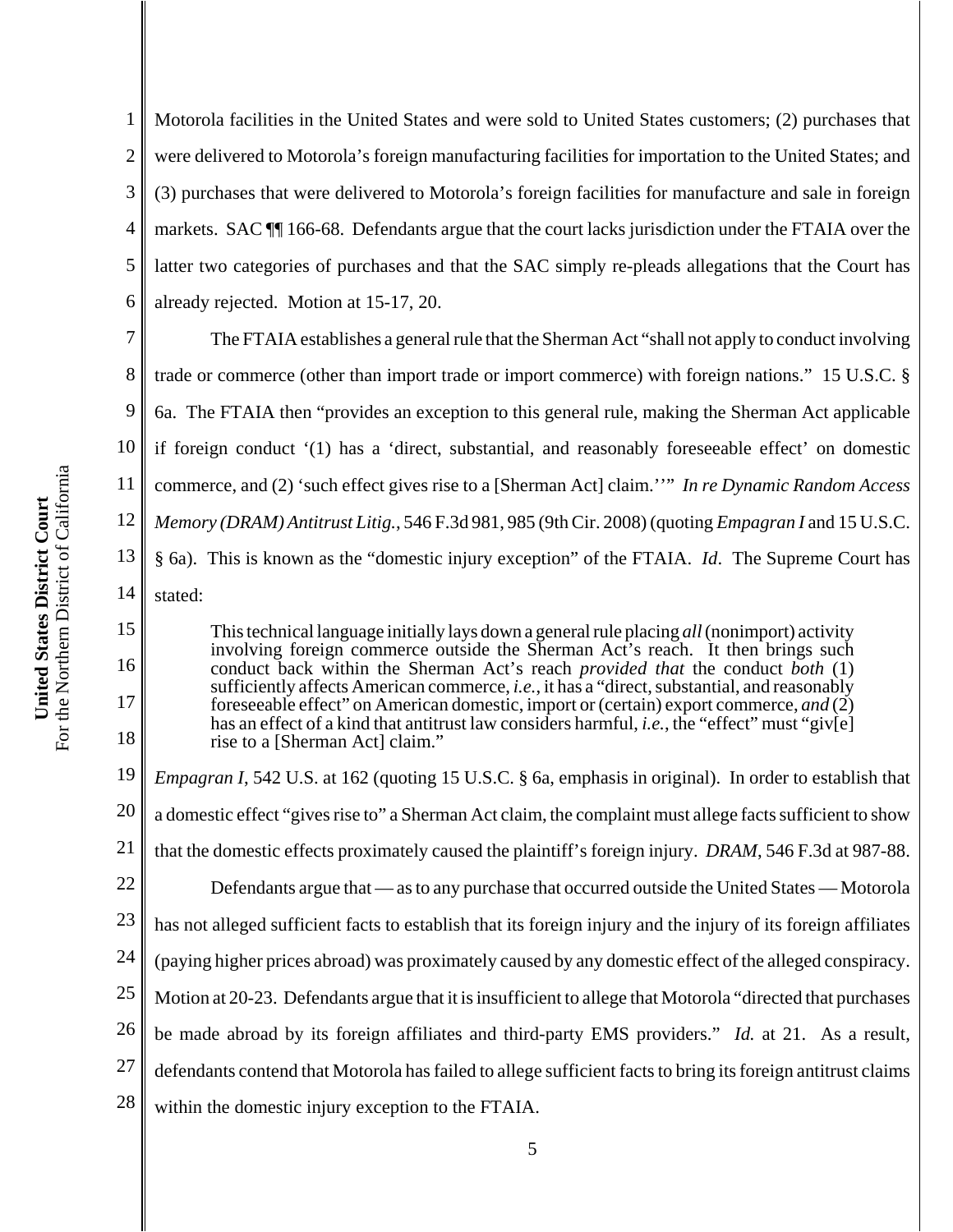6 7 8 9 10 For the Northern District of California For the Northern District of California 11 United States District Court **United States District Court** 12 13 14 15 16

27

28

1

2

3

4

5

*Empagran I* is the leading case on the domestic injury exception. 542 U.S. 155 (2004). In *Empagran I*, the plaintiffs filed a class action on behalf of purchasers of vitamins and alleged that foreign and domestic vitamin manufacturers and distributors had conspired to fix the price of vitamin products in the United States and abroad. At issue were claims brought by foreign vitamin distributors who bought vitamins for delivery outside the United States. *Id.* at 159-60. The Court held that where "the adverse foreign effect is independent of any adverse domestic effect," the FTAIA domestic effect exception does not apply. *Id.* at 164, 175. The Court noted that it "assumed that the anticompetitive conduct here independently caused foreign injury; that is, the conduct's domestic effects did not help to bring about that foreign injury." *Id.* at 175.

17 On remand in *Empagran S.A.v. F. Hoffman-La Roche, Ltd. (Empagran II)*, 417 F.3d 1267 (D.C. Cir. 2005), the plaintiffs relied on an "arbitrage" theory to argue that there was a causal link between the domestic effects of the conspiracy and the plaintiffs' foreign injury. Plaintiffs argued that "because vitamins are fungible and readily transportable, without an adverse domestic effect (i.e., higher prices in the United States), the sellers could not have maintained their international price-fixing arrangement and respondents would not have suffered their foreign injury." *Id.* at 1269. Rejecting this as a basis for the domestic injury exception, the D.C. Circuit held that such an arbitrage theory alleges, at best, a "butfor" relationship that fails to satisfy the proximate causation requirement of the FTAIA. *Id.* at 1270-71.

18 19 20 21 22 23 24 25 26 The Eighth Circuit addressed a similar argument in *In re Monosodium Glutamate Antitrust Litigation*, 477 F.3d 535 (8th Cir. 2007). The plaintiffs alleged that the defendants engaged in a global conspiracy to fix the prices of MSG and that the plaintiffs were injured by higher prices charged outside the United States. *Id.* at 536. The plaintiffs argued that their allegations satisfied the domestic injury exception to the FTAIA because the "United States market was included within the scheme because the fungible nature and worldwide flow of these products made the domestic and foreign markets interconnected, such that super-competitive prices abroad could be sustained only by maintaining supercompetitive prices in the United States." *Id.* at 536-37. Following *Empagran II*, the Eighth Circuit held that

The domestic effects of the price fixing scheme (increased U.S. prices) were not the direct cause of the appellants' injuries. Rather, it was the foreign effects of the price fixing scheme (increased prices abroad). Although United States prices may have been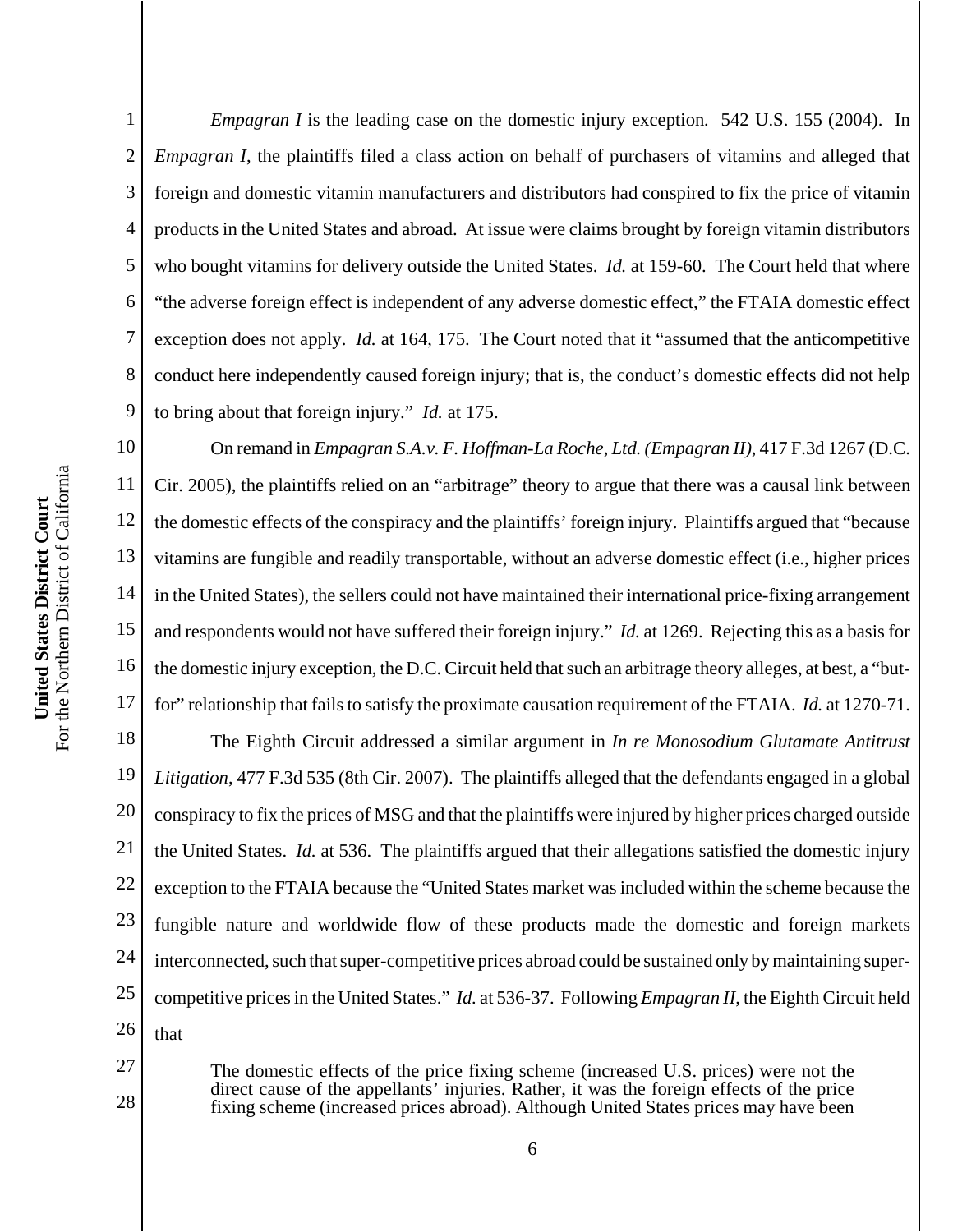For the Northern District of California For the Northern District of California United States District Court **United States District Court**

1

7

21

2 3 4 5 6 8 9 10 11 12 13 14 15 16 17 18 19 20 22 23 direct cause of the appellants' injuries, as they constituted merely one link in the causal chain. The theory proffered by the appellants therefore establishes at best only an indirect connection between the domestic prices and the prices paid by the appellants. *Id*. at 539-40. The Ninth Circuit addressed similar allegations in *DRAM*, 546 F.3d 981 (9th Cir. 2008). In *DRAM*, a British computer manufacturer, Centerprise, alleged that the defendant domestic and foreign manufacturers and sellers of dynamic random access memory ("DRAM") "engaged in a global conspiracy to fix DRAM prices, raising the price of DRAM to customers in both the United States and foreign countries." *Id.* at 984. Centerprise claimed that it satisfied the domestic injury exception to the FTAIA because the defendants could not have maintained the artificially inflated foreign prices without also fixing DRAM prices in the United States. *Id*. The Ninth Circuit held that such allegations were insufficient to establish that the domestic effects "gave rise to" Centerprise's foreign injury. The defendants' conspiracy may have fixed prices in the United States and abroad, and maintaining higher U.S. prices might have been necessary to sustain higher prices globally, but Centerprise has not shown that the higher U.S. prices proximately caused its foreign injury of having to pay higher prices abroad. Other actors or forces may have affected the foreign prices. In particular, that the conspiracy had effects in the United States and abroad does not show that the effect in the United States, rather than the overall price-fixing conspiracy itself, proximately caused the effect abroad. *Id.* at 988. The court also rejected allegations of "a direct correlation between the U.S. price and the prices abroad" and that "the Defendants' activities resulted in the U.S. prices directly setting the worldwide price." *Id.* at 989. The court ruled that "a direct correlation between prices does not establish a sufficient causal relationship" where the complaint does not "set forth a theory with any specificity of how this price-setting occurred or how it shows a direct causal relationship." *See id.* at 989-90. Various district courts have similarly rejected the arbitrage theory of causation on the ground that it does not establish a proximate link between the domestic effects of the anticompetitive conduct

a necessary part of the appellees' plan, they were not significant enough to constitute the

24 25 26 27 28 and the foreign injury incurred. *See In re Rubber Chemicals Antitrust Litigation*, 504 F. Supp. 2d 777, 786 (N.D. Cal. 2007) (Jenkins, J.) (ruling that the domestic injury exception did not apply where plaintiffs alleged that defendants "conspired to bring about a 'single worldwide price increase'" and "expressly allege[d] an arbitrage theory"); *Emerson Electric Co. v. Le Carbone Lorraine, S.A.*, 500 F.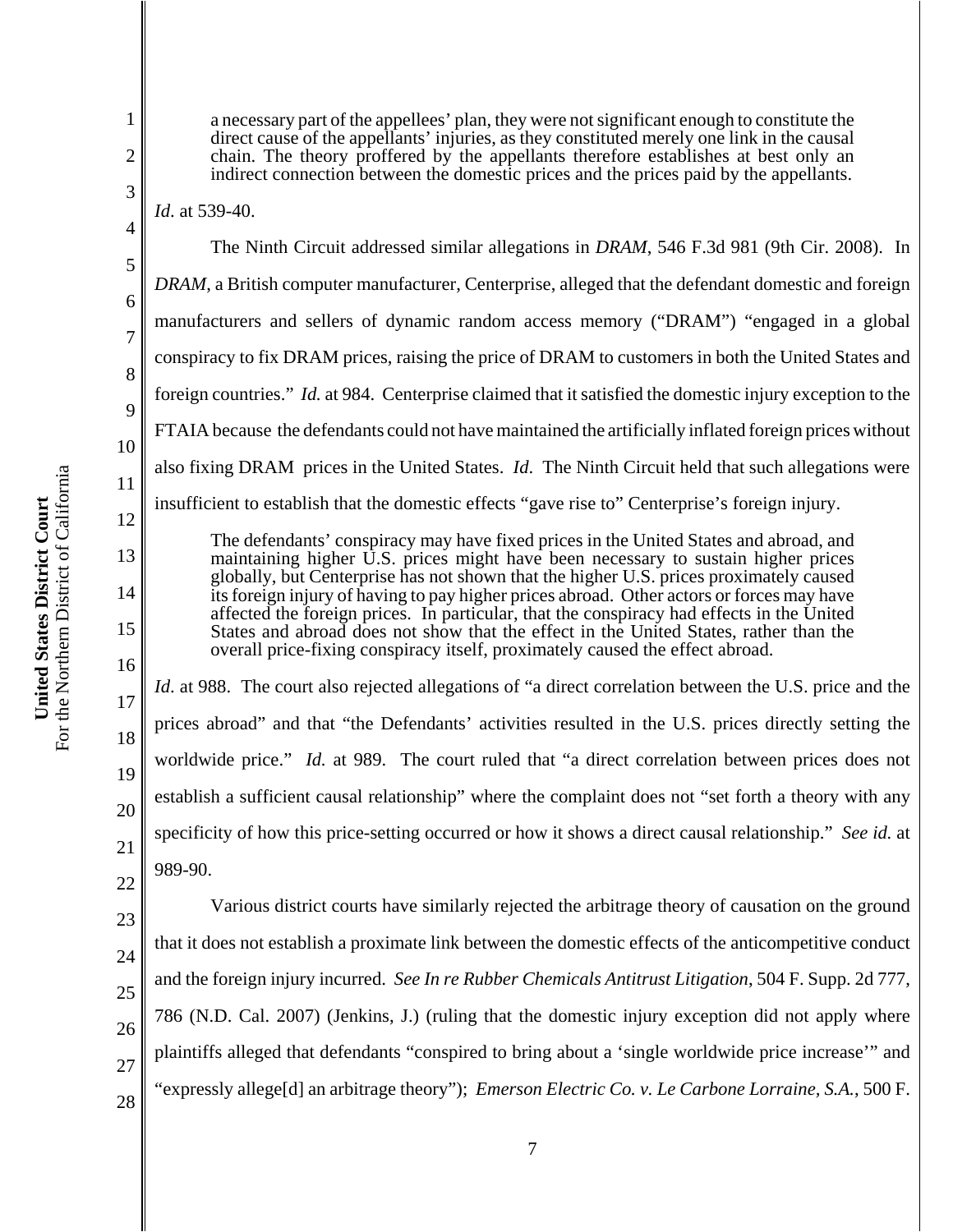1 2 3 Supp. 2d 437, 447 (D.N.J. 2007) (holding that "[b]ecause Plaintiffs in this case merely allege that tenuous connection, the arbitrage theory, the Court does not have jurisdiction over claims arising out of Plaintiffs' foreign purchases").

4 5 6 7 8 9 10 11 12 13 14 15 16 17 18 19 20 21 22 23 24 This case is significantly different from the cases described above. Motorola is not a foreign company alleging injury based on wholly foreign transactions and conduct, unlike the plaintiffs in *Empagran I*. Motorola is a Delaware corporation with its principal place of business in Illinois and alleges a conspiracy between defendants that involved both domestic and foreign conduct. SAC ¶¶ 1-8, 24. Many of the comity concerns regarding interference with the sovereign authority of other nations identified in *Empagran I* are therefore less applicable. Perhaps more importantly, Motorola does not rely on an arbitrage theory to establish the domestic injury exception. Motorola instead alleges that an important domestic effect of the anticompetitive conspiracy was the setting of a global price for all LCD Panel purchases around the world. *Id.*  $\parallel$  129. As the Court views these new allegations, the SAC alleges that the price and other terms of purchase were negotiated exclusively by Motorola's procurement teams within the United States and applied worldwide, without regard to where the product was ultimately delivered. *Id.*  $\P$ [129-33. Moreover, Motorola's foreign affiliates were bound by these negotiations and were not permitted to negotiate the price of LCD Panels nor alter the total quantity ordered. *Id.* ¶ 133. These allegations establish a concrete link between defendants' price-setting conduct (the collusion between the defendants to establish an artificially high price for LCD Panels), its domestic effect (the negotiations between Motorola and defendants that resulted in the setting of a global, anticompetitive price for all LCD Panels sold to Motorola) and the foreign injury suffered by Motorola and its affiliates (payment of higher prices abroad). These allegations are far stronger than the arbitrage theory rejected in the cases above and cure the problem identified by the Ninth Circuit in *DRAM* by setting forth with specificity a direct causal relationship between the anticompetitive conduct, the domestic negotiations and Motorola's foreign injury.

25 26 27 28 Defendants point to *Sun Microsystems Inc. v. Hynix Semiconductor Inc. (Sun III)*, 608 F. Supp. 2d 1166 (N.D. Cal. 2009) (Hamilton, J.) for the proposition that "a 'single enterprise theory [based] in part on a global procurement strategy' has 'already been discredited' and is 'not a viable legal theory.'" Motion at 21. The statements in *Sun III* are not controlling here. The court in *Sun III* faced a subtly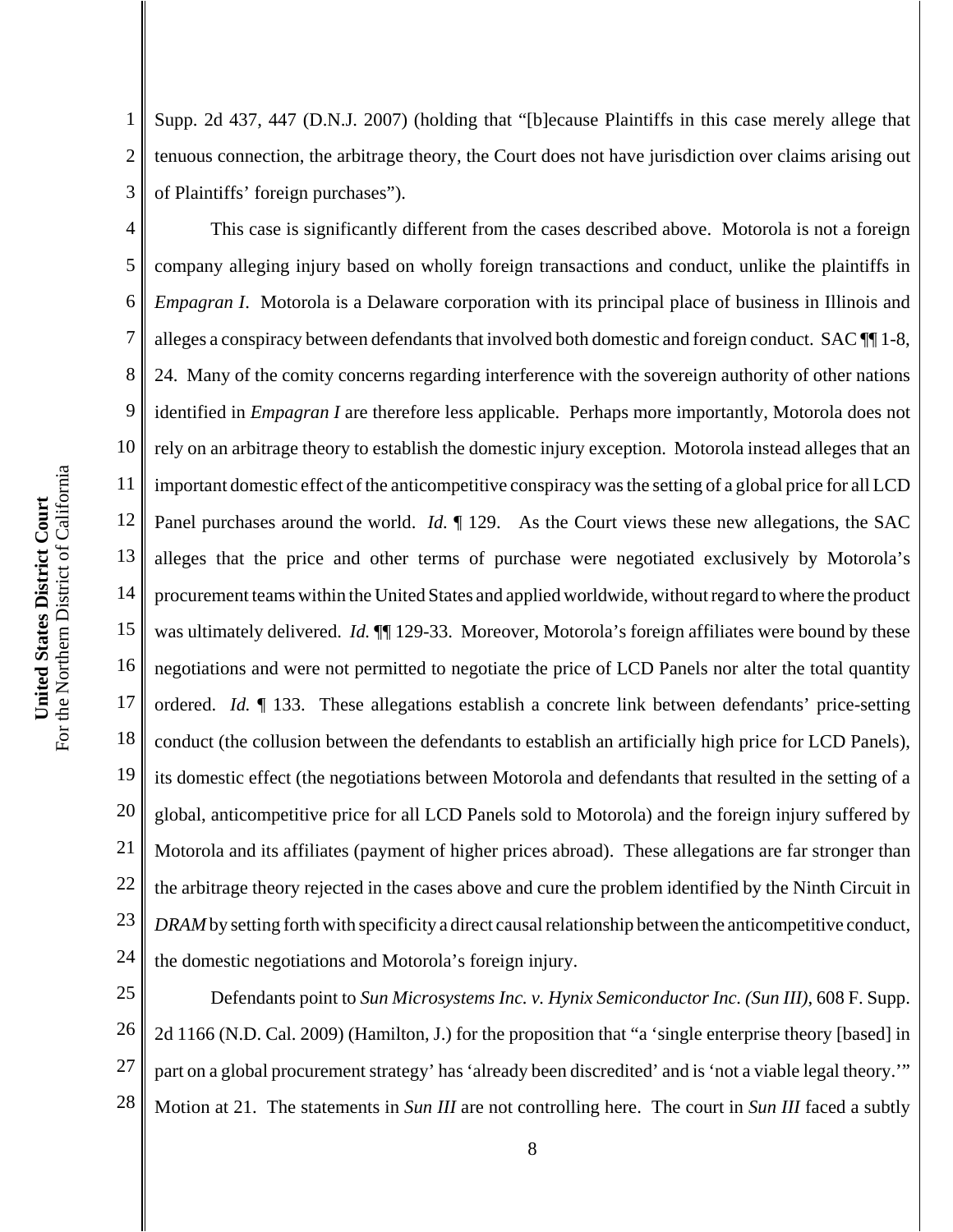1 2 3 4 5 6 different question: whether proof that a domestic company and its foreign subsidiaries form a "single entity," by itself, can satisfy the domestic injury exception where the plaintiff cannot otherwise establish a proximate link between any domestic effect of the anticompetitive conduct and the foreign injury. *Sun III*, 608 F. Supp. 2d at 1185-86. The court had previously ruled that the plaintiff failed to demonstrate that the higher prices set and established in the United States proximately caused the foreign entities associated with the plaintiffs to pay higher prices abroad. *Sun Microsystems Inc. v. Hynix Semiconductor Inc. (Sun II)*, 534 F. Supp. 2d 1101, 1115 (N.D. Cal. 2007) (Hamilton, J.). The question presented here, however, is not whether the mere existence of a "single entity" relationship is sufficient, but whether Motorola's allegations establish proximate causation between the domestically determined global price and Motorola's foreign injury — in other words, the question presented in *Sun II*. As discussed above, the Court finds that Motorola has done so.<sup>1</sup>

18 19 20 21 22 23 The Court also disagrees with the *Sun III* court's reading of the Ninth Circuit's opinion in *DRAM*, 546 F.3d at 989-90. Citing *DRAM*, the *Sun III* court stated that "[b]oth this court and the Ninth Circuit have held that, to the extent plaintiff's proximate causation theory rests on proof of a global procurement strategy, this is not a viable legal theory." *Sun III*, 608 F. Supp. 2d at 1186. In this Court's view, however, the holding in *DRAM* did not go so far. It is true that, in *DRAM*, the Ninth Circuit held that allegations of "a direct correlation between the U.S. price and the prices abroad" and that "the Defendants' activities resulted in the U.S. prices directly setting the worldwide price" were not sufficient for purposes of the domestic injury exception. *DRAM*, 546 F.3d at 989. However, the court based its holding on a determination that the plaintiff failed to "set forth a theory with any specificity of how this price-setting occurred or how it shows a direct causal relationship." *Id.* The court focused on particular allegations in the complaint that it found to be insufficient; the Ninth Circuit in *DRAM* stated:

- 24
- 25

<sup>26</sup> 27 28 <sup>1</sup> In making this determination, the Court departs from the ruling in *Sun II* that, although the act of negotiating an inflated global price might be a "domestic effect" of the conspiracy, such effect cannot proximately cause the payment of higher prices abroad. *Sun II*, 534 F. Supp. 2d at 1115. Based on the allegations in the SAC, Motorola has alleged facts that would establish that the domestically negotiated price was identical for purchases both inside and outside the United States. This is sufficient to establish the necessary proximate link between the domestic effects of the conspiracy and Motorola's foreign injury.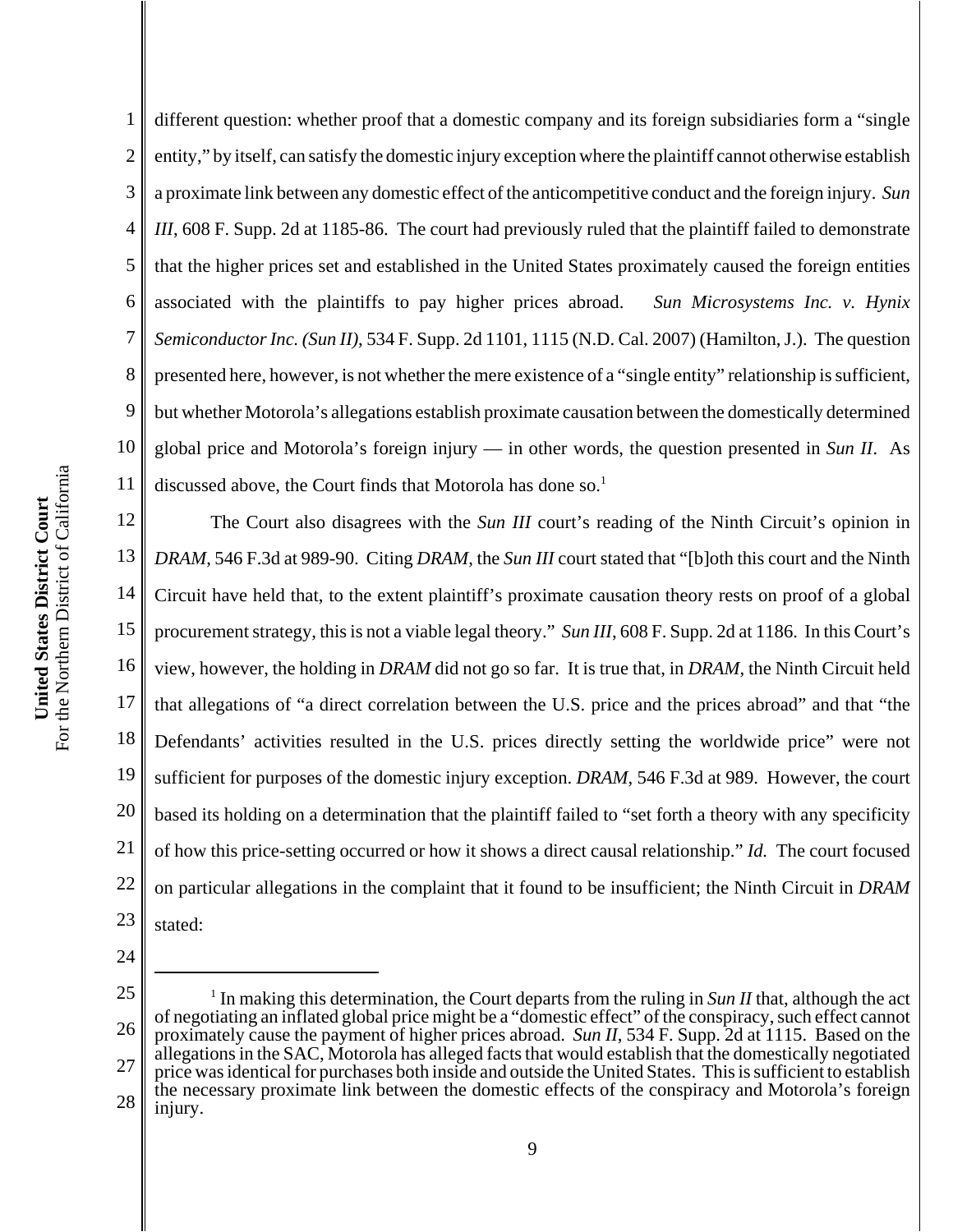Most notably, paragraph 75 of its complaint alleges:

Memory purchases are a 24 hour global business, dependent in large part on United States events. For example, Plaintiff and many Class members start their days with communications to Defendants in Taiwan and Korea to understand what pricing is available for DRAM, and as the day goes on follow sales in the United States. Plaintiff and Class members were required to track the DRAM prices in dollars, which was the only available measure due to Defendants' sales and distribution practices, then work on dollar exchange rates in order to buy the DRAM at the best available price worldwide. The United States prices were the source of, and substantially affected the worldwide DRAM prices.

7 8 9 10 11 12 13 14 15 16 17 18 19 20 *Id.* at 990 n.10. The court found that "[t]he significance of these assertions . . . is not self-evident and Centerprise has not elaborated on how any of its asserted facts show that the higher U.S. DRAM prices proximately caused the excessive DRAM prices that Centerprise paid." *Id.* The allegations in this case offer far more detail than the allegations in *DRAM*. As discussed above, the SAC describes the method by which global prices were negotiated and set by Motorola's procurement team in Illinois and the connection to Motorola's foreign injury. According to the SAC, a single global price was effective worldwide, no matter where delivery of the product occurred. SAC **[1]** 129-33. The U.S. prices therefore were not simply "the source of" the foreign prices; both the domestic and foreign prices were one and the same. These allegations address the problem identified in *DRAM* by alleging with specificity how the prices paid abroad were caused by the contractual terms negotiated inside the United States. Of course, whether this Court ultimately has jurisdiction over Motorola's foreign injury claims will turn on whether Motorola can, in fact, prove such allegations. At this stage, however, Motorola has met its burden to allege facts that bring its claims within the domestic injury exception to the FTAIA. Accordingly, defendants' motion to dismiss the Sherman Act claim under the FTAIA is DENIED.<sup>2</sup>

21

22

1

2

3

4

5

6

# **II. Illinois Antitrust Act**

23 24 25 Defendants also move to dismiss Motorola's claim under the Illinois Antitrust Act, which has explicitly adopted the territorial limitations of the FTAIA. 740 Ill. Comp. Stat. 10/5(14). Section 10/5(14) of the Illinois Antitrust Act uses language that is essentially identical to the FTAIA and does

<sup>27</sup> 28  $2^2$  Because the Court finds that it has jurisdiction over Motorola's antitrust causes of action under the FTAIA, it need not reach defendants' argument based on the Supremacy Clause that the Court does not have jurisdiction over Motorola's state law causes of action.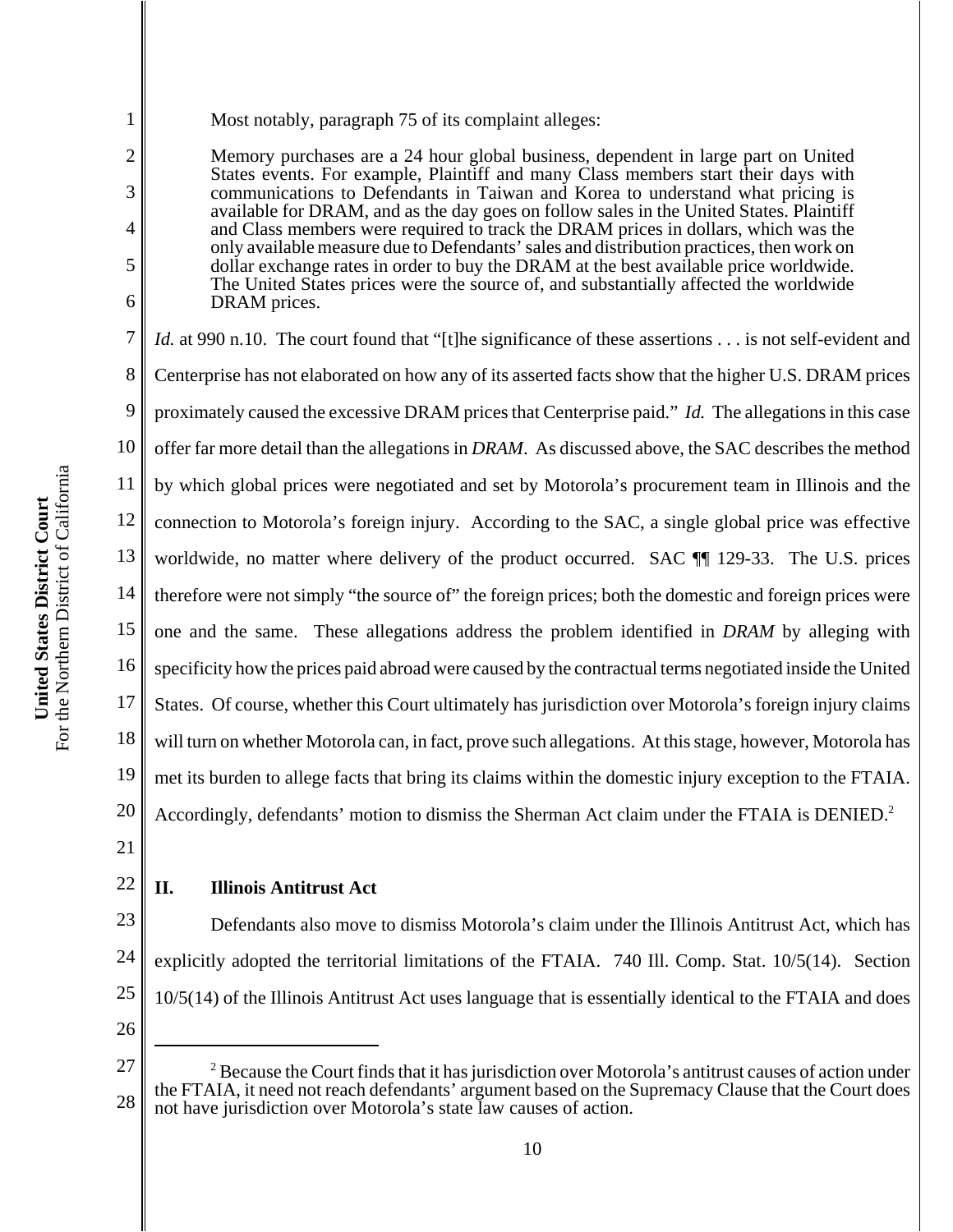1 2 3 4 5 6 not permit claims based on foreign injury unless the challenged conduct has a "direct, substantial, and reasonably foreseeable effect" on domestic commerce and such effect "gives rise to a claim" under the Illinois Antitrust Act. *Id.* Section 10/11 of the Illinois Antitrust Act states that "[w]hen the wording of this Act is identical or similar to that of a federal antitrust law, the courts of this State shall use the construction of the federal law by the federal courts as a guide in construing this Act." 740 Ill. Comp. Stat. 10/11.

Because the Court finds that the allegations in the Second Amended Complaint satisfy the domestic injury exception of the FTAIA, the Court also concludes that Motorola's allegations satisfy the analogous provision of the Illinois Antitrust Act. Accordingly, defendants' motion to dismiss Motorola's claims under the Illinois Antitrust Act is DENIED.

## **III. Due Process**

16 17 Defendants move to dismiss Motorola's claims under the Illinois Antitrust Act and for breach of contract and unjust enrichment because they do not comport with due process. Motion at 26-27. Defendants specifically argue that the SAC asserts state law claims on behalf of foreign affiliates of Motorola and other foreign manufacturers who do not allege that they purchased any relevant product in Illinois.

18 19 20 21 22 23 24 25 26 27 28 To determine whether the application of a particular state's law comports with the Due Process Clause, the Court must examine "the contacts of the State, whose law [is to be] applied, with the parties and with the occurrence or transaction giving rise to the litigation." *Allstate Ins. Co. v. Hague*, 449 U.S. 302, 308 (1981). Courts have invalidated the application of a state's law where the state "had no significant contact or significant aggregation of contacts, creating state interests, with the parties and the occurrence or transaction." *Id.* Such is not the case here. Each of the claims targeted by defendants is asserted under Illinois state law, the state in which Motorola alleges that it maintains its corporate headquarters and runs substantial operations. SAC [12. Motorola also alleges that "during and after the Conspiracy Period, Motorola purchased LCD Panels and LCD Products in Illinois" and that its procurement team "negotiated all prices, specifications, and quantities for all purchases of LCD Panels and LCD Products from Motorola offices in Illinois." *Id.* Motorola alleges that the negotiations by its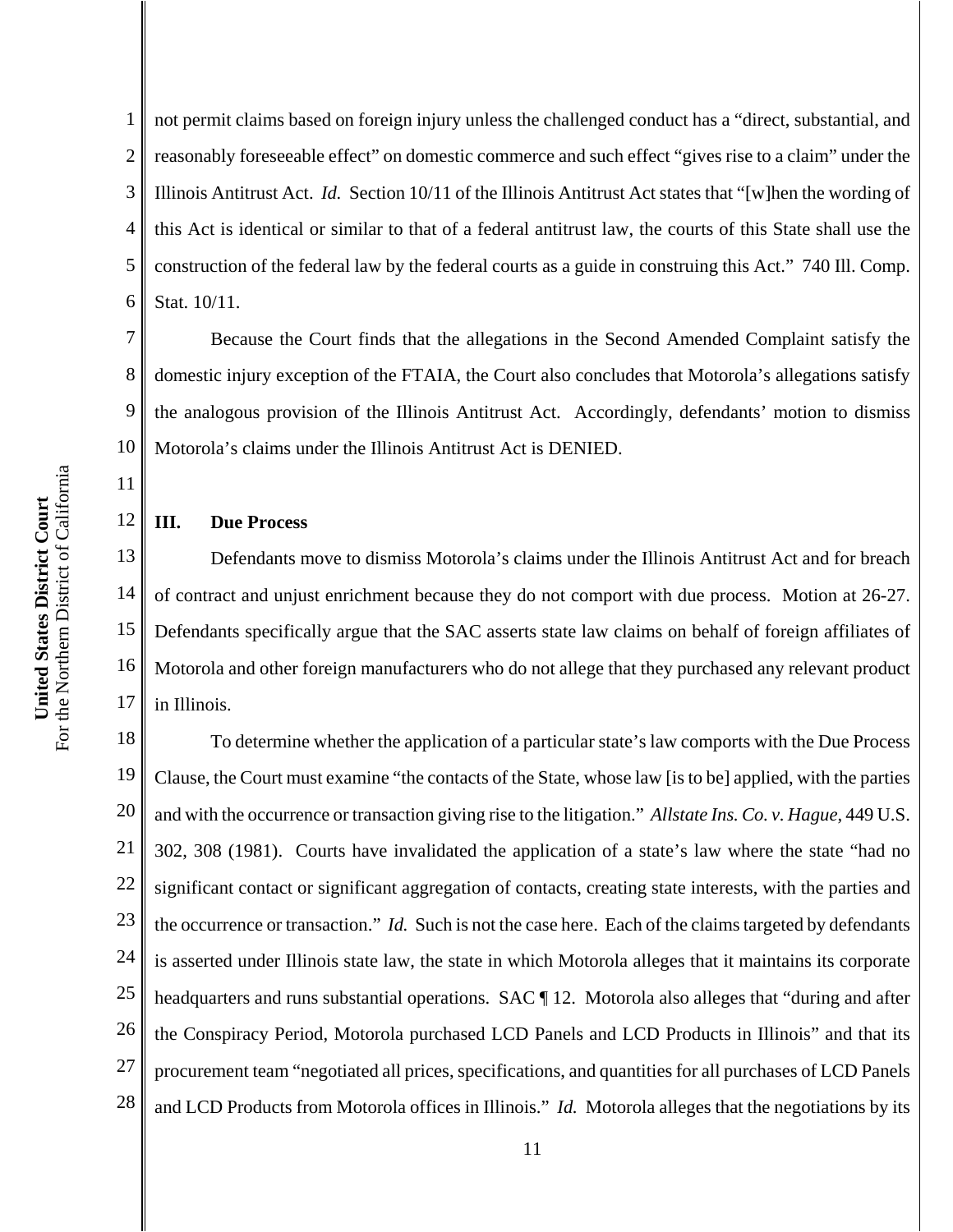1 2 3 4 Illinois-based procurement team "governed all Motorola purchases of LCD Panels around the world for inclusion in Motorola devices." *Id.* ¶ 129. These contacts establish significant ties between Illinois and the parties and claims in this litigation, and the application of Illinois law does not, therefore, violate due process.

5 6 7 8 9 10 11 12 13 14 15 Defendants' argument appears to turn on the way in which the SAC defines the term "Motorola," which includes certain foreign manufacturers and affiliates of Motorola that defendants maintain did not purchase any products in Illinois. Motion at 27; SAC  $\P$  25. Contrary to defendants' argument, however, the SAC alleges clearly that "Motorola" (including the foreign manufacturers and affiliates) purchased LCD Panels and LCD Products in Illinois. SAC ¶ 12. Reading the SAC as a whole, therefore, Motorola does allege that it and each the foreign entities on whose behalf it brings this action purchased product in Illinois. Moreover, even if certain of the foreign entities or manufacturers did not make such purchases, Motorola alleges that the terms of every purchase — including price and quantity — were negotiated by its procurement team in Motorola's Illinois offices. By virtue of this Illinoisbased negotiation process, even purchases that were consummated outside the United States by Motorola's foreign affiliates have a clear and substantial tie to Illinois.

16 17 For the reasons stated above, defendants' motion to dismiss Motorola's state law claims under the due process clause is DENIED.

18

19

#### **IV. Breach of contract**

20 21 22 23 24 25 26 27 28 Defendants assert that Motorola's state breach of contract claims are impermissibly vague because the SAC does not allege which contracts were supposedly breached or the terms of those contracts. Motion at 27-29. Defendants argue that "because the SAC does not specifically aver which contracts were allegedly breached, it is impossible to assess which transactions are the subject of the alleged breach of contract claims or what laws Defendants supposedly violated." *Id.* at 29. Motorola responds that its allegations identify Motorola's general supply agreements with each of the defendants as well as individual purchase orders as the contracts at issue. Opposition at 40. Motorola argues that these allegations are sufficient to put defendants on notice of its claims and that any further specificity is properly gained through discovery. *Id.* at 40-41.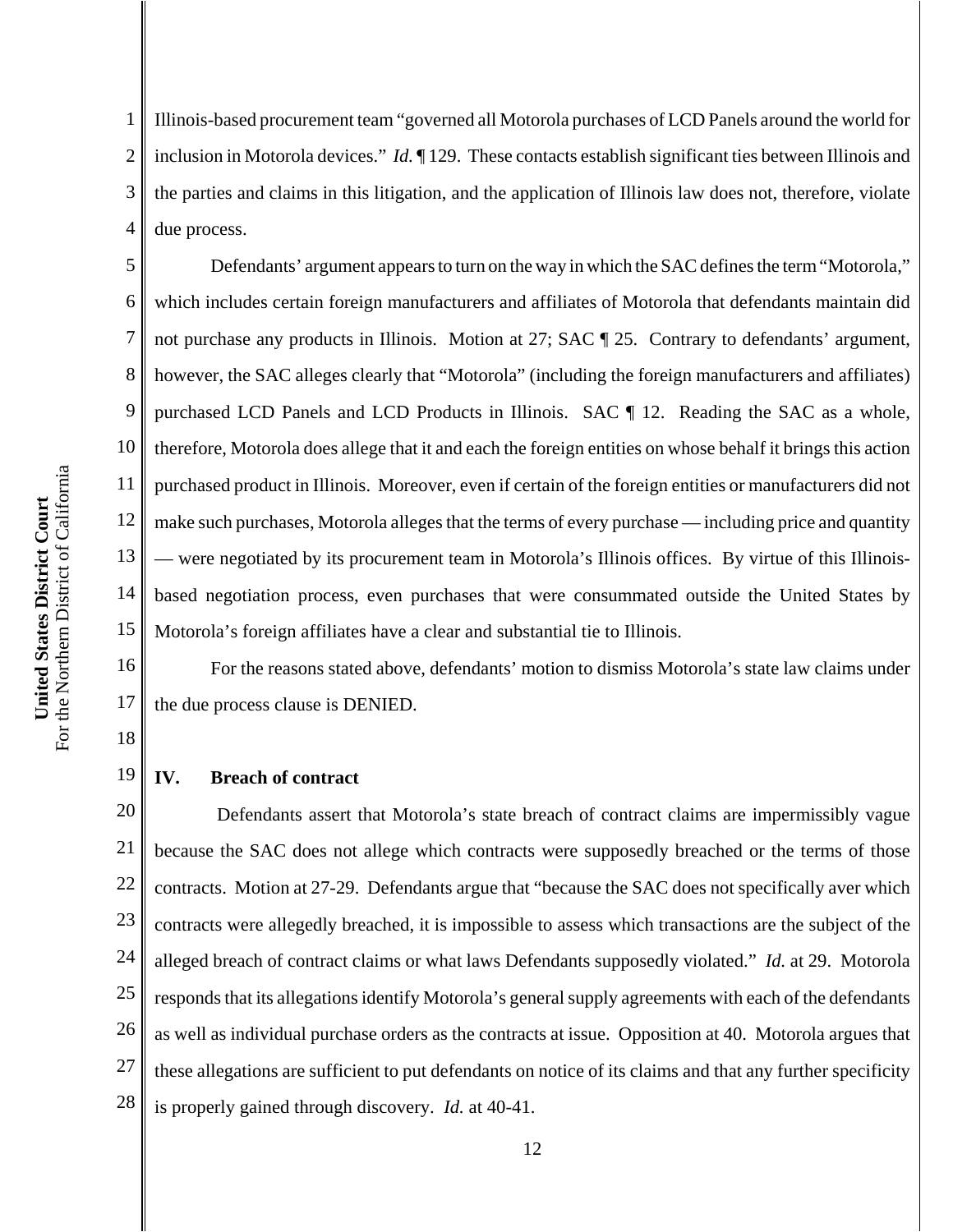1 2 3 4 5 Defendants contend — and Motorola does not dispute — that Illinois law applies to Motorola's breach of contract claims. In Illinois, the elements of a claim for breach of contract are "(1) offer and acceptance, (2) consideration, (3) definite and certain terms, (4) performance by the plaintiff of all required conditions, (5) breach, and (6) damages." *Village of South Elgin v. Waste Management of Illinois, Inc.*, 810 N.E. 2d 658, 669 (Ill. App. Ct. 2004).

6 10 Under Federal Rule of Civil Procedure  $8(a)(2)$ , a complaint must contain "a short and plain statement of the claim showing that the pleader is entitled to relief." The pleading must state a claim that is "plausible on its face" and that contains factual allegations that are "enough to raise a right to relief above the speculative level." *Twombly*, 550 U.S. at 555, 570. Federal courts "must rely on summary judgment and control of discovery to weed out unmeritorious claims." *Leatherman v. Tarrant County Narcotics Intelligence & Coordination Unit*, 507 U.S. 163, 168-69 (1993).

12 13 14 15 16 17 18 19 20 21 22 23 24 25 26 Motorola's breach of contract claims against Sharp, Epson, Toshiba, Samsung and AU Optronics are set forth in claims Three, Five, Seven, Nine and Eleven of the SAC. These claims allege that Motorola and each defendant "entered into multiple contracts for the sale of LCD Panels and/or LCD Products by which [defendant] agreed to deliver LCD Panels and/or LCD Products to Motorola and Motorola agreed to pay [defendant] a price negotiated by Motorola and [defendant]." SAC  $\P$  225, 236, 247, 258, 269. Motorola alleges that "[t]hese contracts between Motorola and [defendant] include purchase orders issued by Motorola to [defendant]." *Id.* Motorola further alleges that "[p]ursuant to each of these contracts, [defendant] agreed on behalf of it and its suppliers and subcontractors that all LCD Panels and/or LCD Products provided to Motorola would be produced, manufactured and supplied, and services rendered, in compliance with all applicable laws, rules, regulations, and standards." *Id.* ¶¶ 226, 237, 248, 259, 270. Motorola alleges that each defendant violated this provision and the covenant of good faith and fair dealing by agreeing to fix the price of LCD Panels sold to Motorola. *Id.* ¶¶ 228-29, 239-40, 250-51, 261-62, 272-73. Motorola further alleges that it performed all of its obligations under the contracts and that, as a result of defendants' breach of the contracts, Motorola suffered damages. *Id.* ¶¶ 230, 241, 252, 263, 274.

27 28 The SAC alleges sufficient facts to establish a claim for breach of contract under Illinois law. A plain reading of the SAC sets forth Motorola's theory of relief in clear terms; that is, that each of the

7

8

9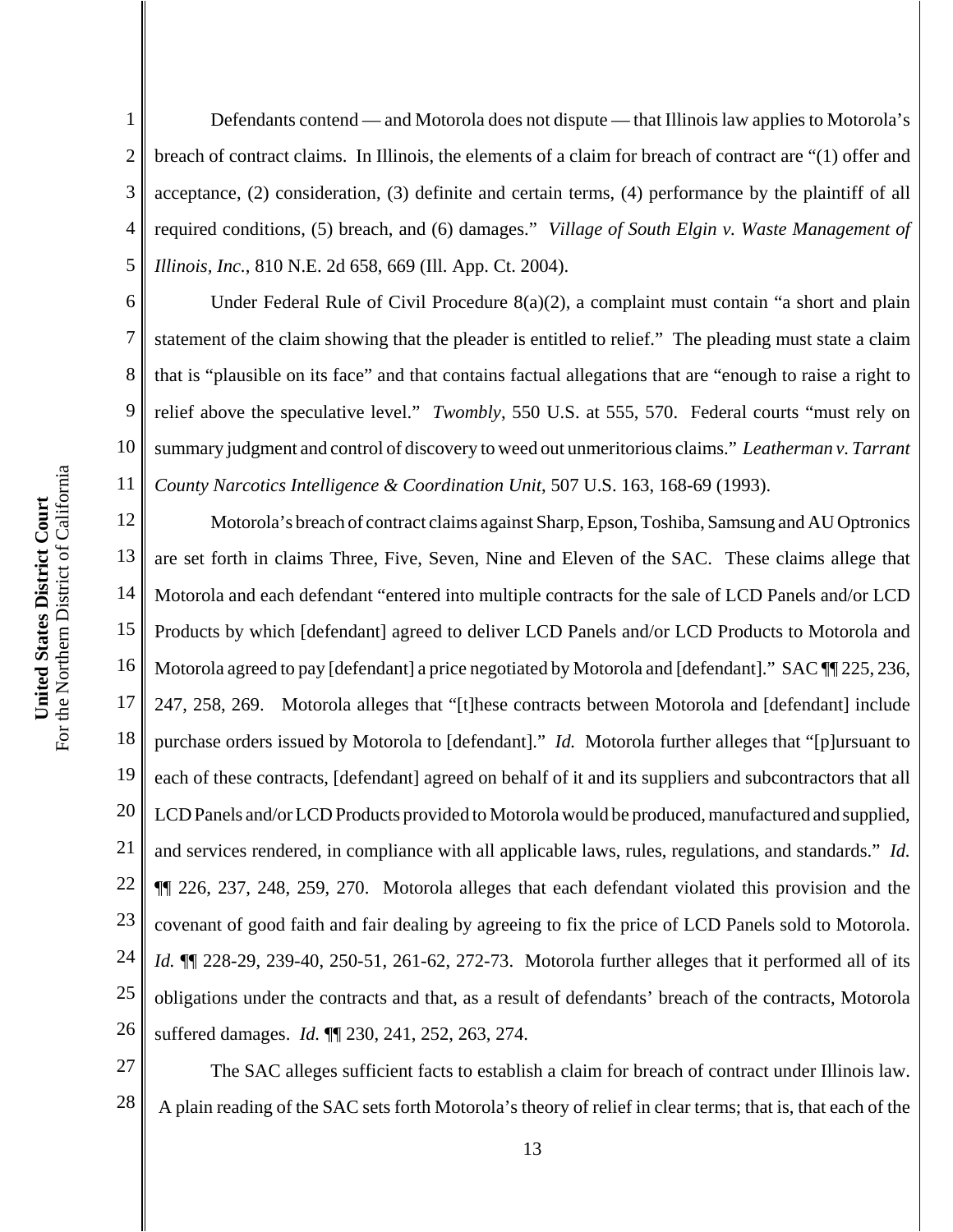1 2 3 4 5 contracting defendants breached its contractual obligation to comply with the "applicable laws, rules, regulations, and standards" — along with the implied covenant of good faith and fair dealing — by engaging in a widespread price-fixing conspiracy. Motorola also alleges facts sufficient to establish each of the other elements of its claims, including offer and acceptance, consideration, Motorola's performance and damages. For purposes of the pleading stage, these allegations are sufficient. Defendants correctly identify a number of ambiguities in Motorola's claims, including the precise terms of the contracts at issue, which purchase orders are alleged to have been violated, and which "laws, rules, regulations, and standards" govern each of the contracts that Motorola is asserting. Motion at 28- 29. Ambiguities of this type are properly explored in discovery.

Accordingly, defendants' motion to dismiss Motorola's breach of contract claims is DENIED.

### **V. Unjust Enrichment Claims**

Defendants argue that Motorola's unjust enrichment claims must be dismissed because no unjust enrichment claim lies under Illinois law where, as here, there is a contract that allegedly governs the subject matter of the dispute. Motion at 30. Motorola argues that it is permitted to plead claims in the alternative. Opposition at 41 n.22.

17 18 19 20 21 22 23 24 25 26 27 The Court agrees with Motorola. Federal Rule of Civil Procedure 8(d)(2) states that "[a] party may set out 2 or more statements of a claim or defense alternatively or hypothetically, either in a single count or defense or in separate ones." Rule 8(d)(3) provides that "[a] party may state as many separate claims or defenses as it has, regardless of consistency." Rule 8(a) does not require a plaintiff explicitly to designate alternative claims "as long as it can be reasonably inferred that this is what [the plaintiff was] doing." *Coleman v. Standard Life Ins. Co.*, 288 F. Supp. 2d 1116, 1120 (E.D. Cal. 2003). At this early stage of the litigation, and given the "general purpose of the [Federal Rules of Civil Procedure] to minimize technical obstacles to a determination of the controversy on its merits," *United States ex rel. Atkins v. Reiten*, 313 F.2d 673, 675 (9th Cir. 1963), it would be imprudent to force Motorola to choose between the alternative theories currently expressed in the SAC. Accordingly, defendants' motion to dismiss the unjust enrichment claim is DENIED.